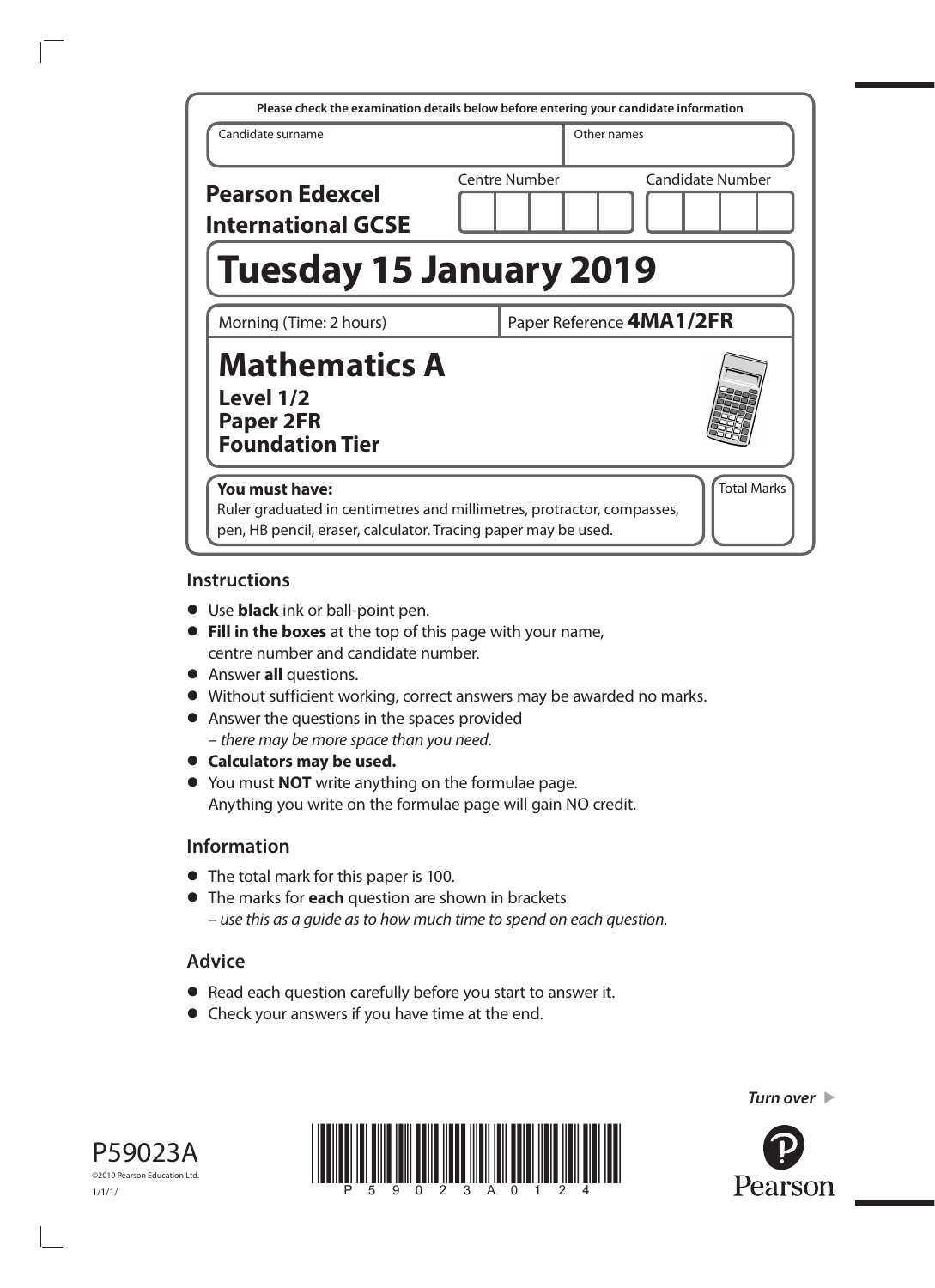

**DO NOT WRITE IN THIS AREA** 

DO NOTWRITE IN THIS AREA

**DO NOT WRITE IN THIS AREA** 

DO NOTWIRE IN THE AREA

**DO NOT WRITE IN THIS AREA**

**DO NOTWRITE IN TEST SARE** 

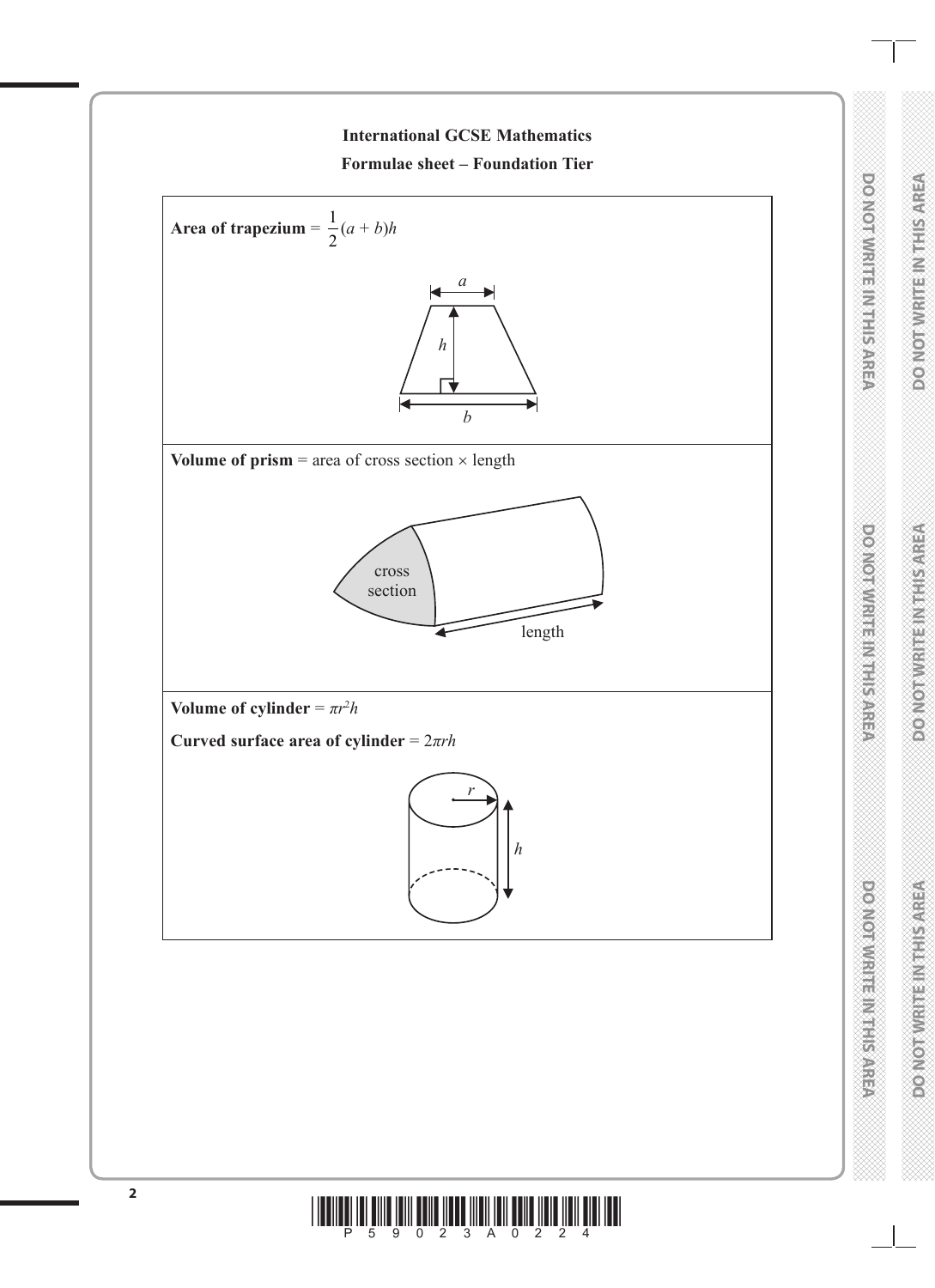|                                                                                |                  | Write your answers in the spaces provided. |       | Answer ALL TWENTY FIVE questions.                   |          |  |  |
|--------------------------------------------------------------------------------|------------------|--------------------------------------------|-------|-----------------------------------------------------|----------|--|--|
|                                                                                |                  |                                            |       | You must write down all the stages in your working. |          |  |  |
| (a) Write these decimals in order of size.<br>Start with the smallest decimal. |                  |                                            |       |                                                     |          |  |  |
| 7.831                                                                          | 7.04             | 7.002                                      | 7.9   | 7.013                                               |          |  |  |
|                                                                                |                  |                                            |       |                                                     |          |  |  |
| (b) Write 7% as a decimal.                                                     |                  |                                            |       |                                                     | (1)      |  |  |
|                                                                                |                  |                                            |       |                                                     |          |  |  |
| (c) Write 0.47 as a fraction.                                                  |                  |                                            |       |                                                     | $(\bot)$ |  |  |
|                                                                                |                  |                                            |       |                                                     |          |  |  |
|                                                                                |                  |                                            |       |                                                     | (1)      |  |  |
| (d) Write 0.63 as a percentage.                                                |                  |                                            |       |                                                     |          |  |  |
|                                                                                |                  |                                            |       |                                                     | (1)      |  |  |
| (e) Write a number in the box to make the calculation correct.                 |                  |                                            |       |                                                     |          |  |  |
|                                                                                | $0.003$ $\times$ |                                            | $= 9$ |                                                     |          |  |  |
|                                                                                |                  |                                            |       |                                                     | (1)      |  |  |
|                                                                                |                  |                                            |       | (Total for Question 1 is 5 marks)                   |          |  |  |
|                                                                                |                  |                                            |       |                                                     |          |  |  |

**DO NOT WRITE IN THIS AREA DO NOT WRITE IN THIS AREA DO NOT WRITE IN THIS AREA**

**PO NOT WRITE INTHIS AREA** 

**VERVISHELMELHAMLONGG** 

**DO NOT WRITE IN THIS AREA**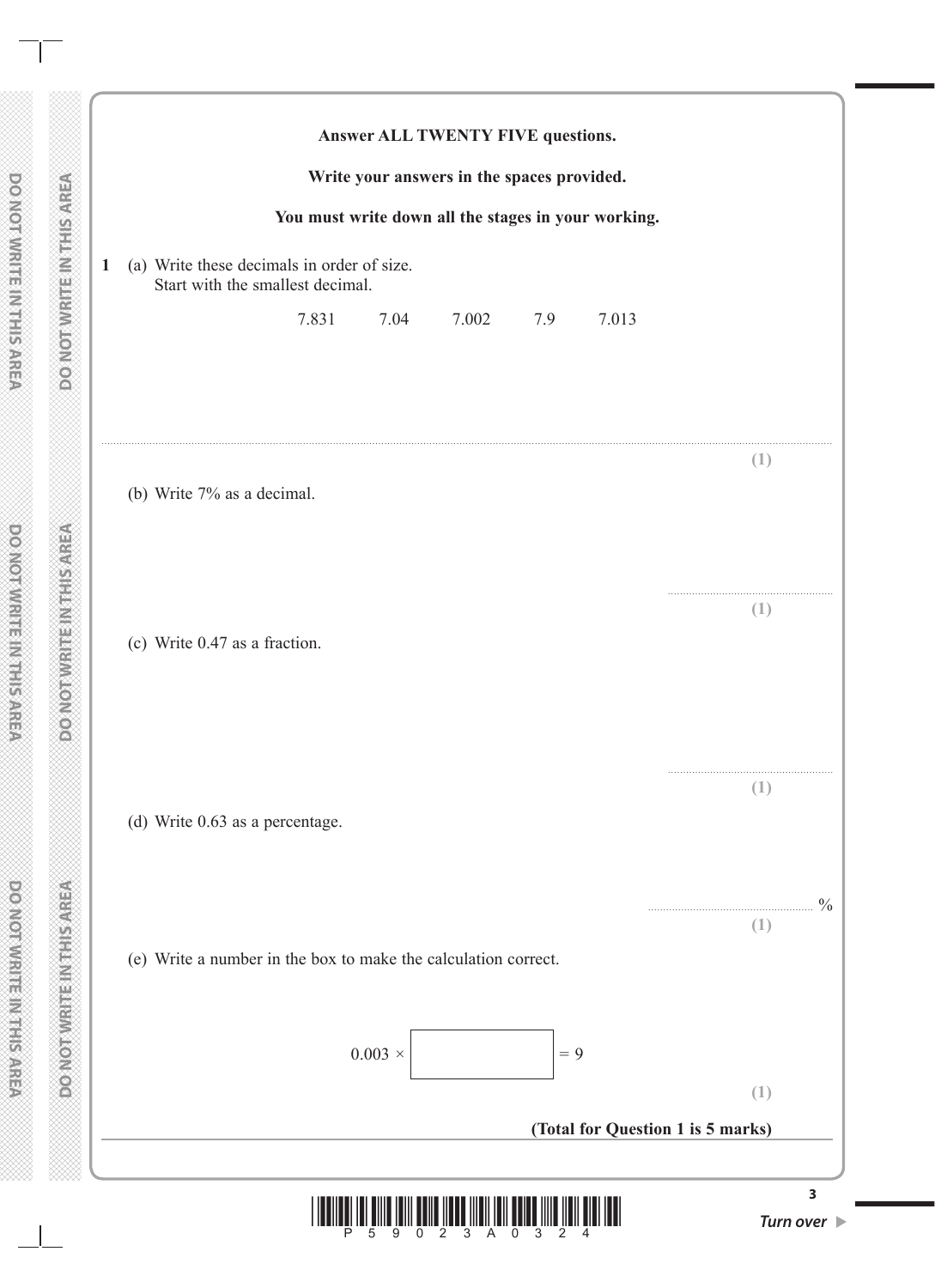**DOMOTWRITEIN FIRST SAREA DO NOT WRITE IN THIS AREA** 

**DONOTWRITE MITHIERAREA DO NOT WRITE IN THIS AREA**

**2** Amelie is using ribbon to make decorations.

She has 7 metres of ribbon. Each decoration needs 45 centimetres of ribbon.

What is the greatest number of decorations that Amelie can make?

**(Total for Question 2 is 3 marks)**

.......................................................

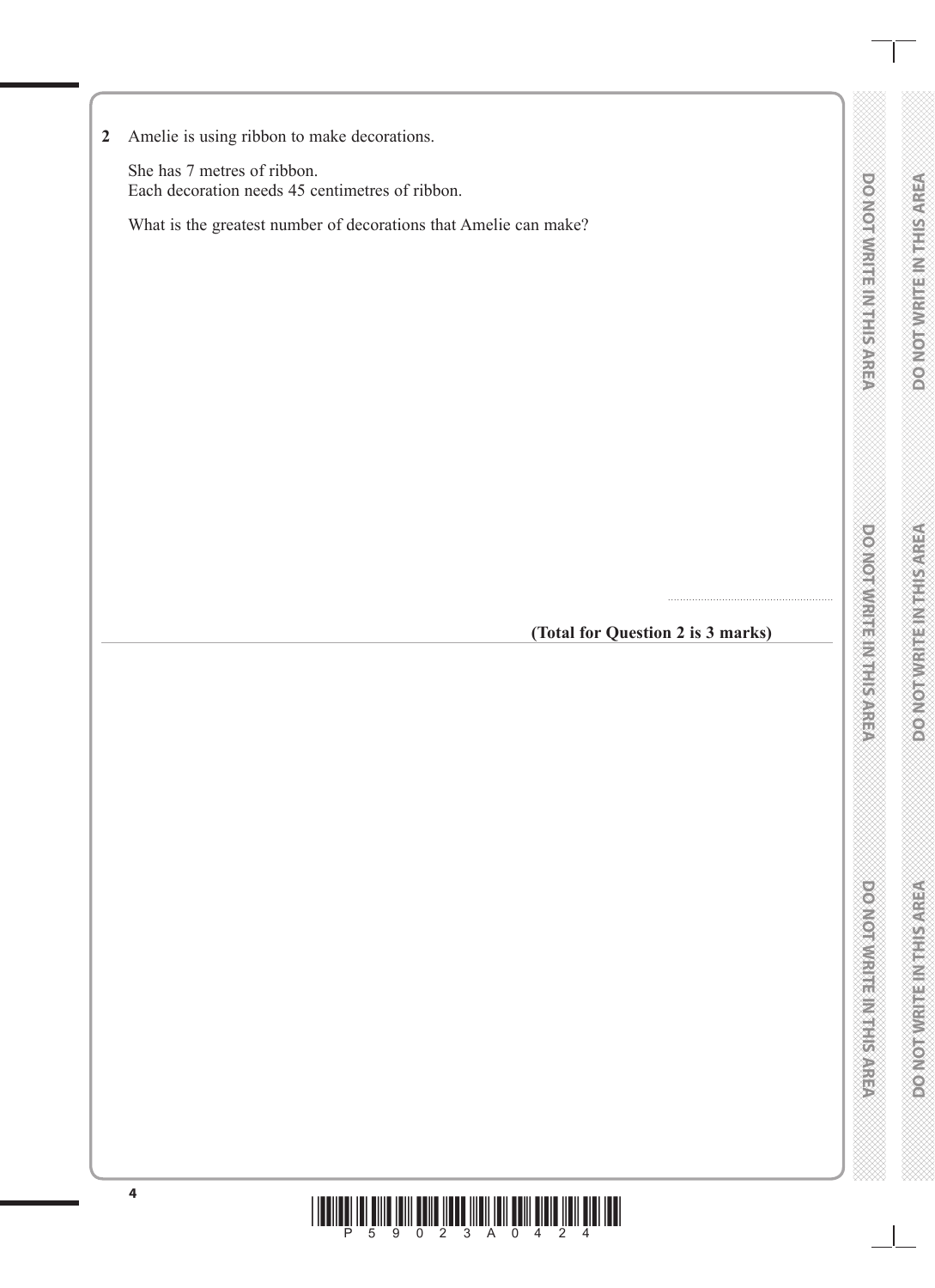**3** (a) Shade  $\frac{3}{7}$  of the rectangle. (b) Write  $\frac{23}{2}$  as a mixed number. 3 ....................................................... (c) Find  $\frac{2}{5}$  of 60 cm. 5 ....................................................... cm Claude says that  $\frac{1}{6}$ is exactly halfway between  $\frac{1}{4}$ and  $\frac{1}{2}$ 6 4 8 (d) Is Claude correct? You must give a reason for your answer. **Method Michael Management** 

**(Total for Question 3 is 6 marks)**



**(2)**

**(1)**

**(1)**

**(2)**

**5**

**DO NOT WRITE IN THIS AREA DO NOT WRITE IN THIS AREA DO NOT WRITE IN THIS AREA DOMORWIGHT MENTIONED**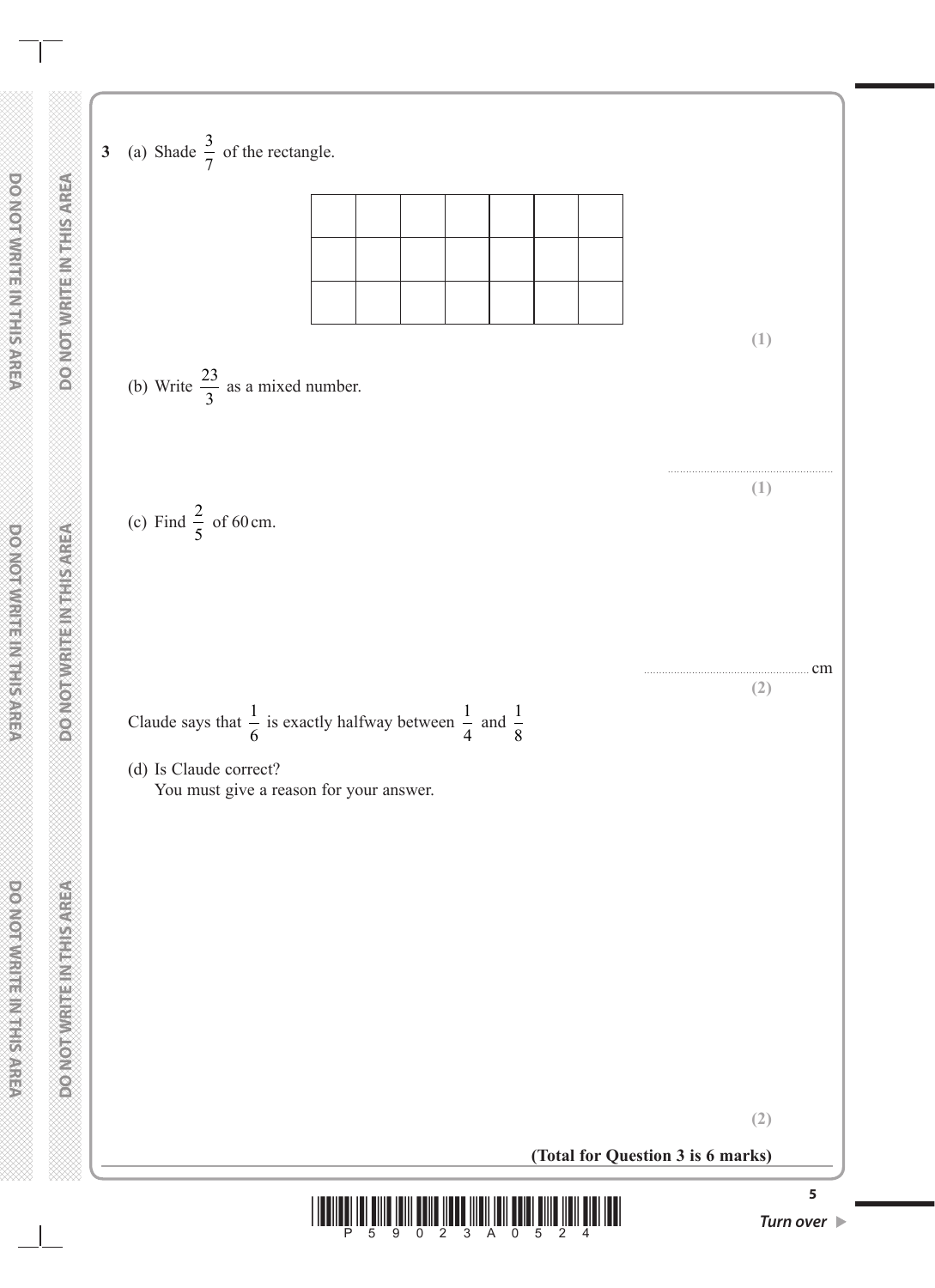DO NOT WRITE IN THIS AREA **DO NOT WRITE IN THIS AREA** 



**4** The pictogram gives information about the number of cakes Peony baked on Monday,

on Tuesday, on Wednesday and on Thursday.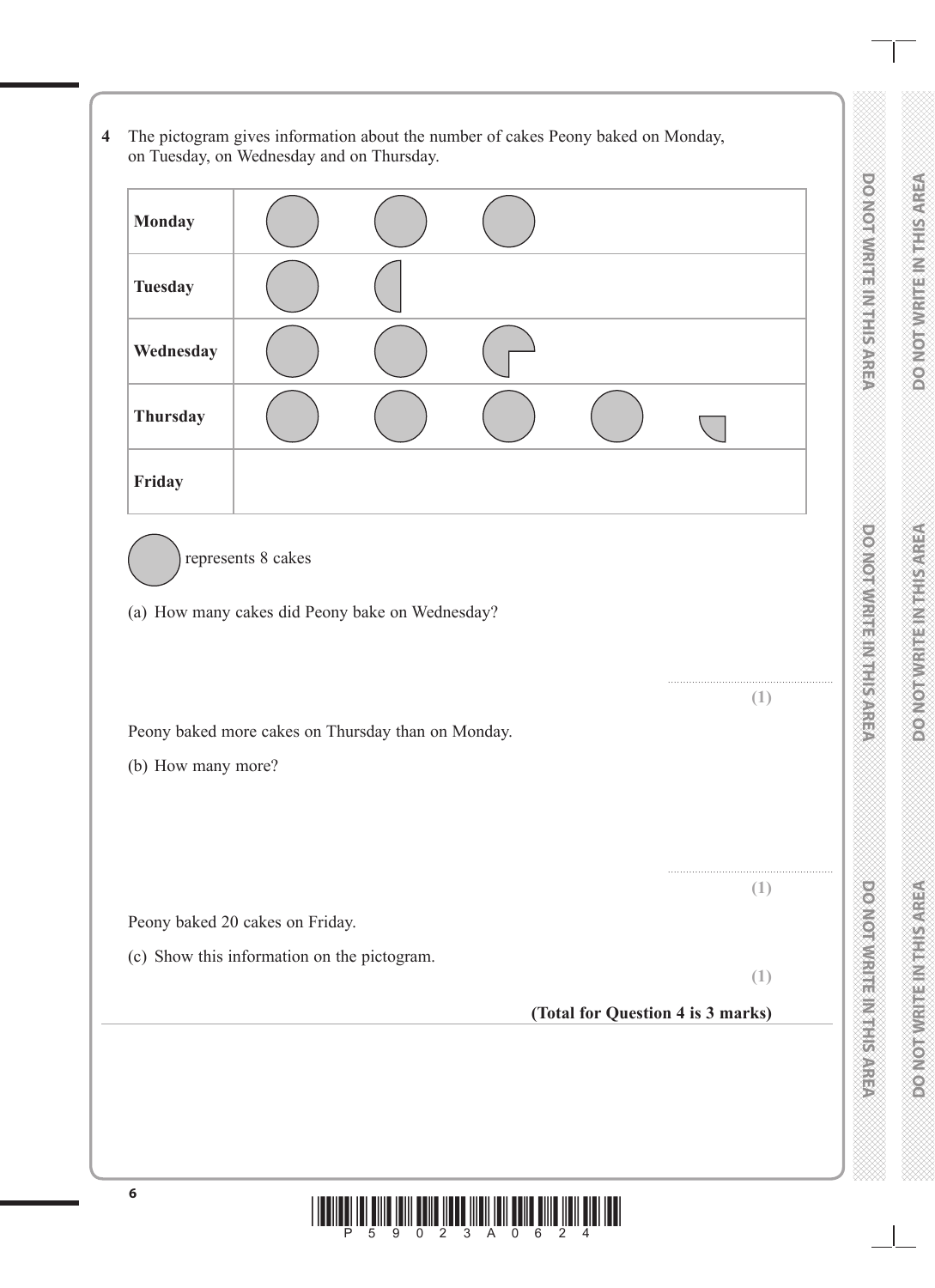**5** The table gives the midnight temperatures on 1st January for five cities in the USA.

|                                                                              |               | The those gives the mitting it temperatures on for tuntary for five enters in the CS/R.        |                                   |                                 |
|------------------------------------------------------------------------------|---------------|------------------------------------------------------------------------------------------------|-----------------------------------|---------------------------------|
|                                                                              | <b>City</b>   | <b>Midnight temperature</b>                                                                    |                                   |                                 |
|                                                                              | <b>Boston</b> | $-5^{\circ}C$                                                                                  |                                   |                                 |
|                                                                              | Philadelphia  | $-4$ °C                                                                                        |                                   |                                 |
|                                                                              | Orlando       | $10^{\circ}$ C                                                                                 |                                   |                                 |
|                                                                              | Chicago       | $-6^{\circ}C$                                                                                  |                                   |                                 |
|                                                                              | Phoenix       | $8^{\circ}$ C                                                                                  |                                   |                                 |
| Here are the temperatures in °C.                                             |               |                                                                                                |                                   |                                 |
|                                                                              | $-5$<br>$-4$  | 10<br>$-6$<br>8                                                                                |                                   |                                 |
| (a) Write these numbers in order of size.<br>Start with the smallest number. |               |                                                                                                |                                   |                                 |
|                                                                              |               |                                                                                                |                                   |                                 |
|                                                                              |               | (b) Work out the difference between the midnight temperature in Orlando and the                | (1)                               |                                 |
| midnight temperature in Boston.                                              |               |                                                                                                |                                   |                                 |
|                                                                              |               |                                                                                                |                                   |                                 |
|                                                                              |               |                                                                                                | (1)                               | $\rm ^{\circ}C$                 |
|                                                                              |               | (c) Work out the temperature that is exactly halfway between $8^{\circ}$ C and $-6^{\circ}$ C. |                                   |                                 |
|                                                                              |               |                                                                                                |                                   |                                 |
|                                                                              |               |                                                                                                | (1)                               | $\circ$ C                       |
| midnight temperature in Philadelphia.                                        |               | On 1st January the midnight temperature in Minneapolis was $10^{\circ}$ C lower than the       |                                   |                                 |
| (d) Work out the midnight temperature in Minneapolis.                        |               |                                                                                                |                                   |                                 |
|                                                                              |               |                                                                                                |                                   |                                 |
|                                                                              |               |                                                                                                |                                   |                                 |
|                                                                              |               |                                                                                                | (1)                               |                                 |
|                                                                              |               |                                                                                                | (Total for Question 5 is 4 marks) |                                 |
|                                                                              |               |                                                                                                |                                   | $\overline{7}$                  |
|                                                                              |               | <u>WE YN FIW WEL WIN I LIW LLIE WIN </u>                                                       |                                   | Turn over $\blacktriangleright$ |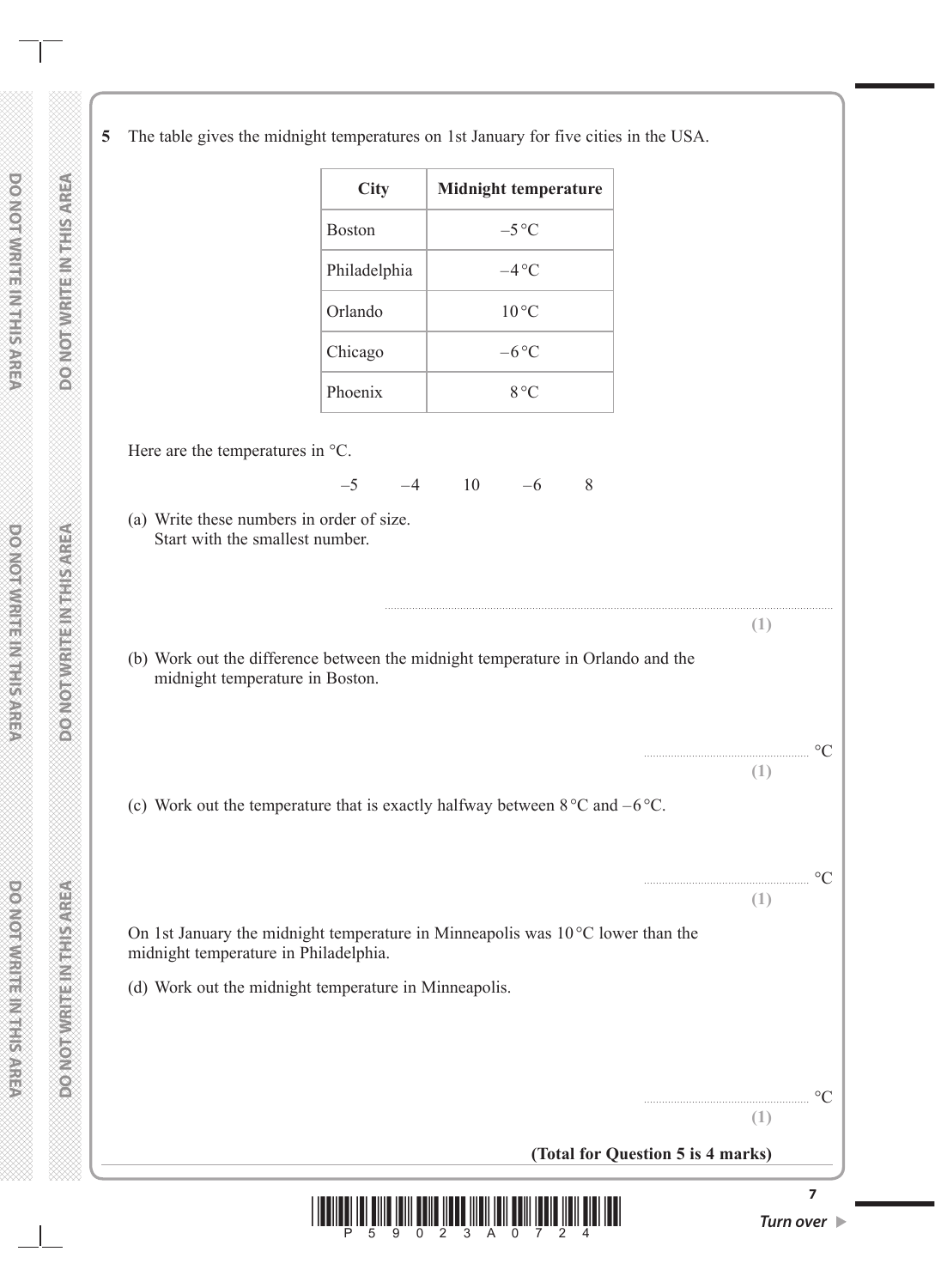**6** 80 students studying sciences were asked which science subject they liked the best.

Some information about the results is shown in the two-way table.

|              | <b>Biology</b> | <b>Chemistry</b> | <b>Physics</b> | <b>Total</b> |
|--------------|----------------|------------------|----------------|--------------|
| <b>Boys</b>  | 25             |                  |                |              |
| <b>Girls</b> |                |                  |                | 43           |
| <b>Total</b> | 31             |                  |                | 80           |

(a) Complete the two-way table.

One of the students is picked at random.

(b) Write down the probability that this student is a girl.

One of the girls is picked at random.

(c) Write down the probability that this girl likes Chemistry the best.

**(2)**

.......................................................

**(3)**

....................................................... **(1)**

**(Total for Question 6 is 6 marks)**

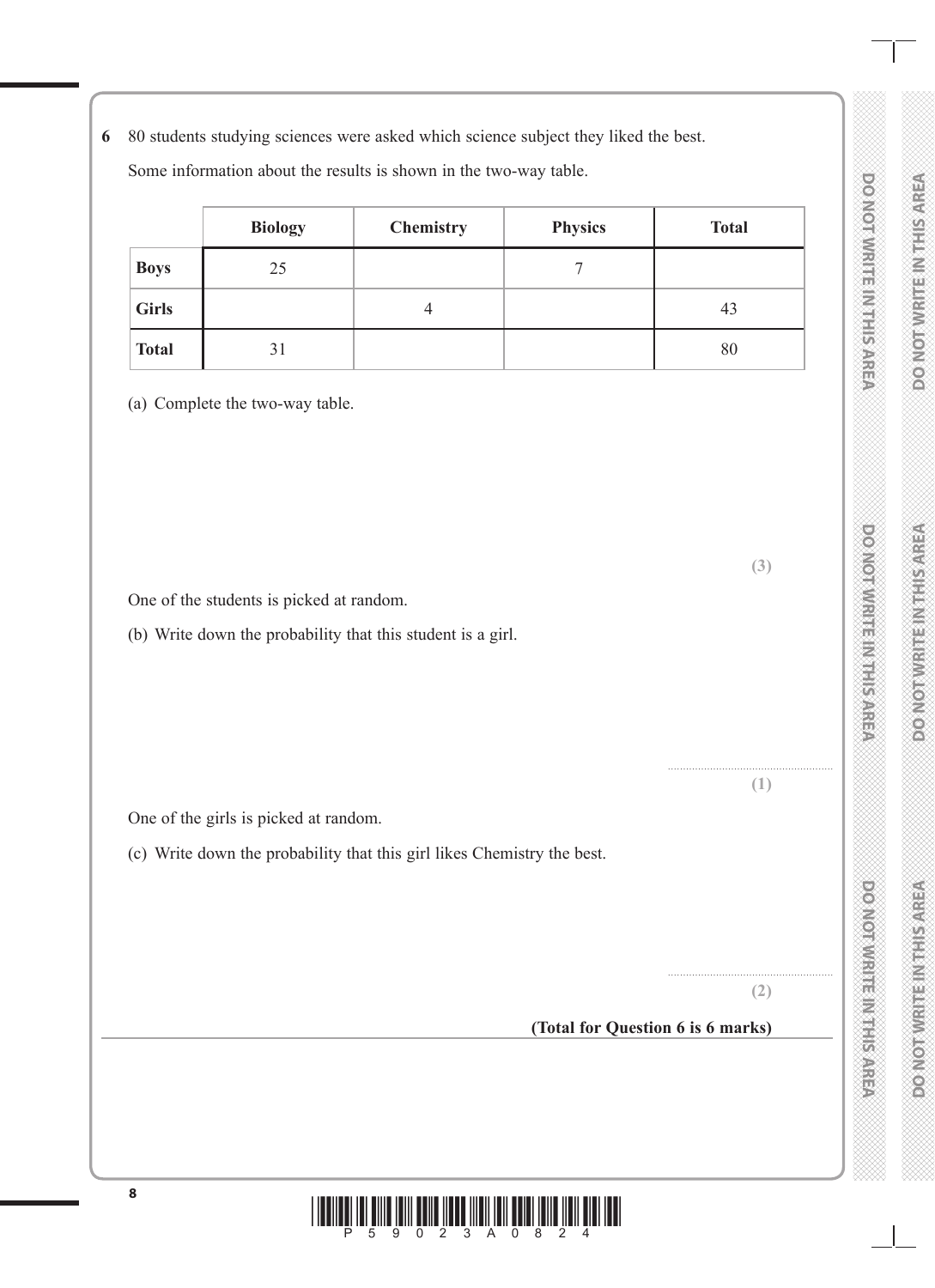



**9**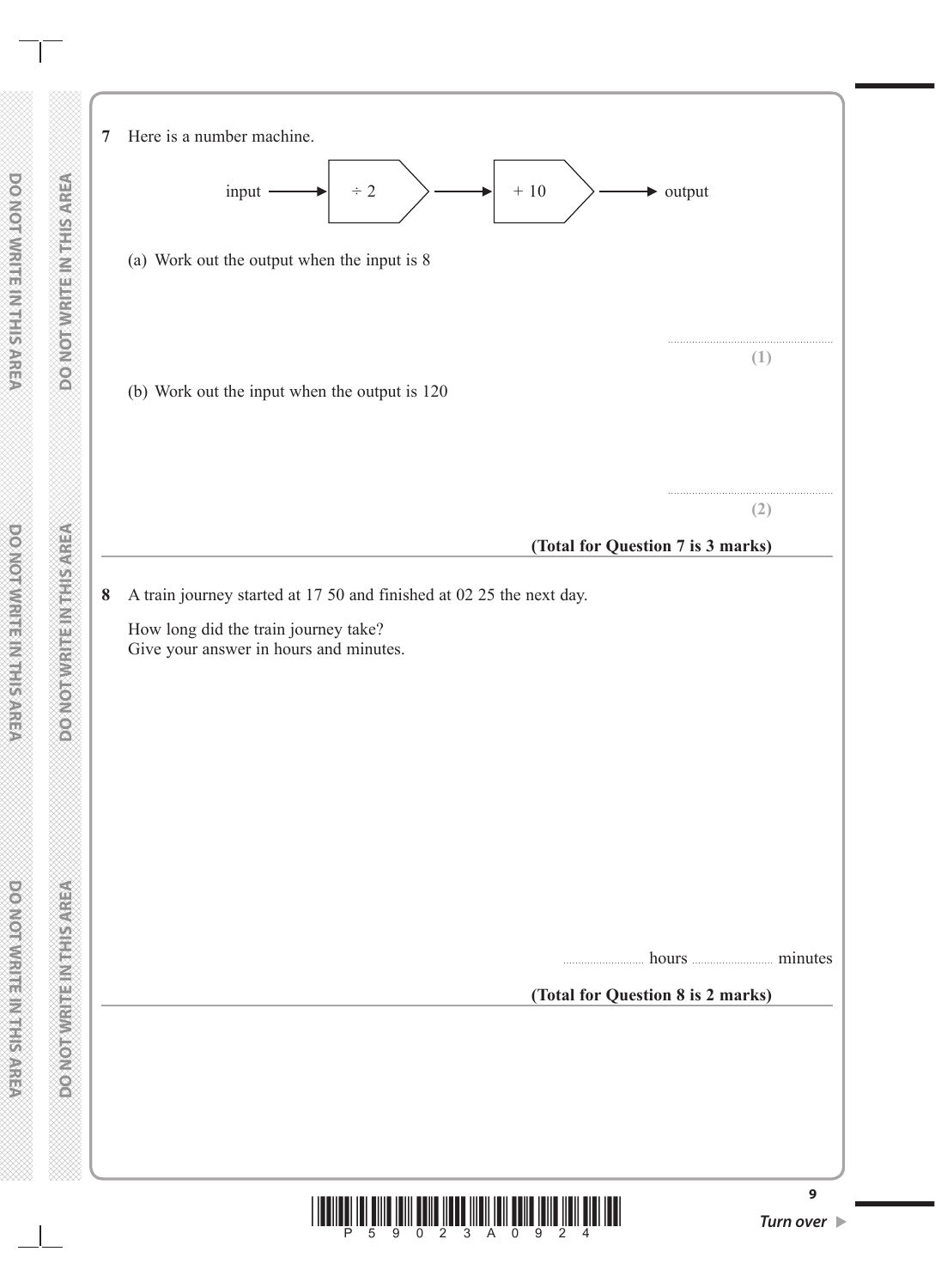#### **9** Pierre bought

- 2 cups of coffee at 2.10 euros a cup
- 2 cups of tea at 1.80 euros a cup
- and 3 croissants

Pierre paid with a 20 euro note. He received 8.75 euros change.

The cost of each croissant was the same.

Work out the cost of 1 croissant.

....................................................... euros

**(Total for Question 9 is 3 marks)**

**DOMOTIVIRIE IN THIR AREA DO NOT WRITE IN THIS AREA**

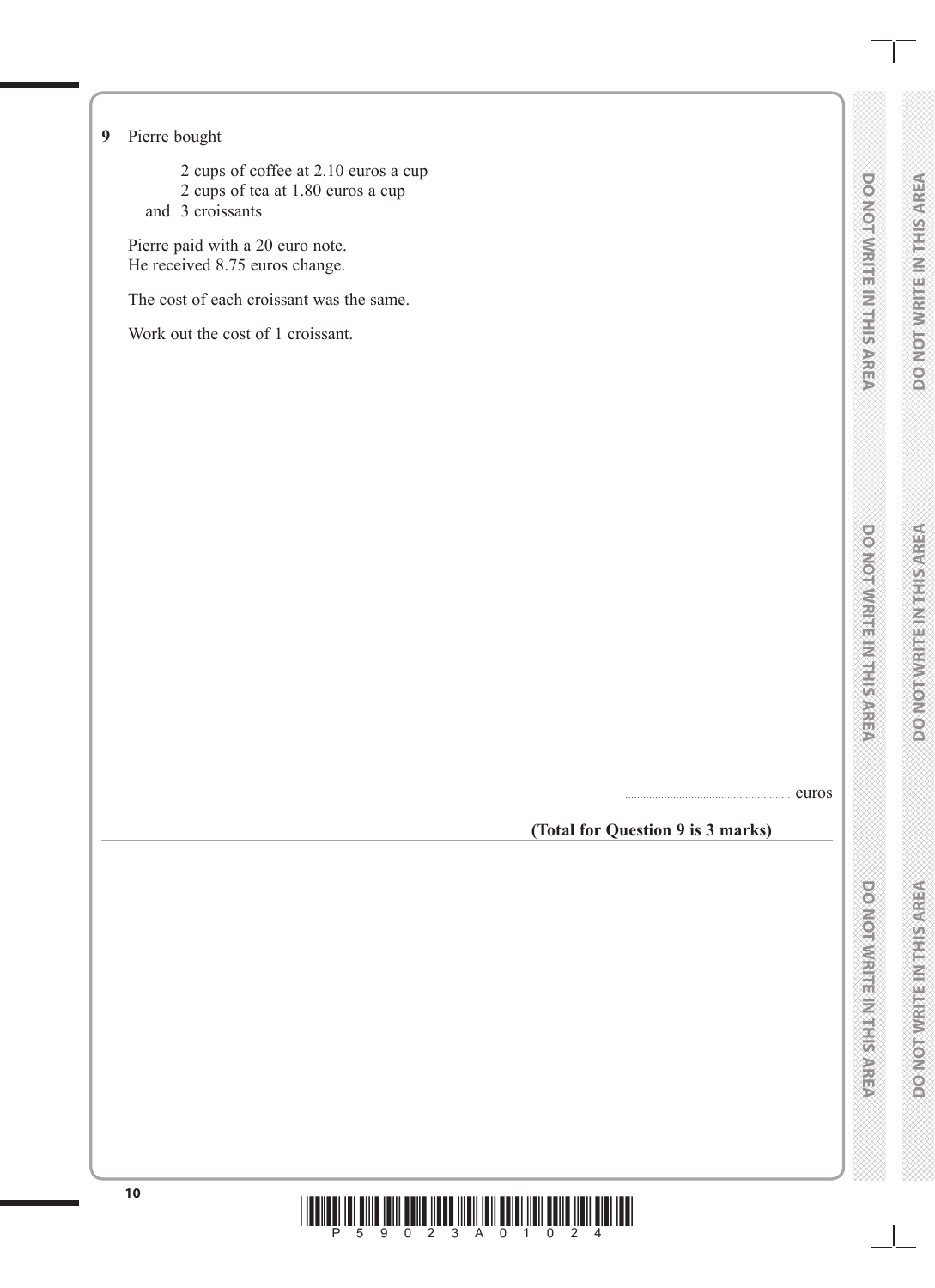**10** Here is a sketch of triangle *ABC*.



In the space below, make an accurate drawing of triangle *ABC*. The line *AB* has been drawn for you.



**DO NOT WRITE IN THIS AREA** 

**DO NOT WRITE IN THIS AREA DO NOT WRITE IN THIS AREA DO NOT WRITE IN THIS AREA DOMORWIGHT MENTIONED** 

**DO NOT WRITEIN THIS AREA**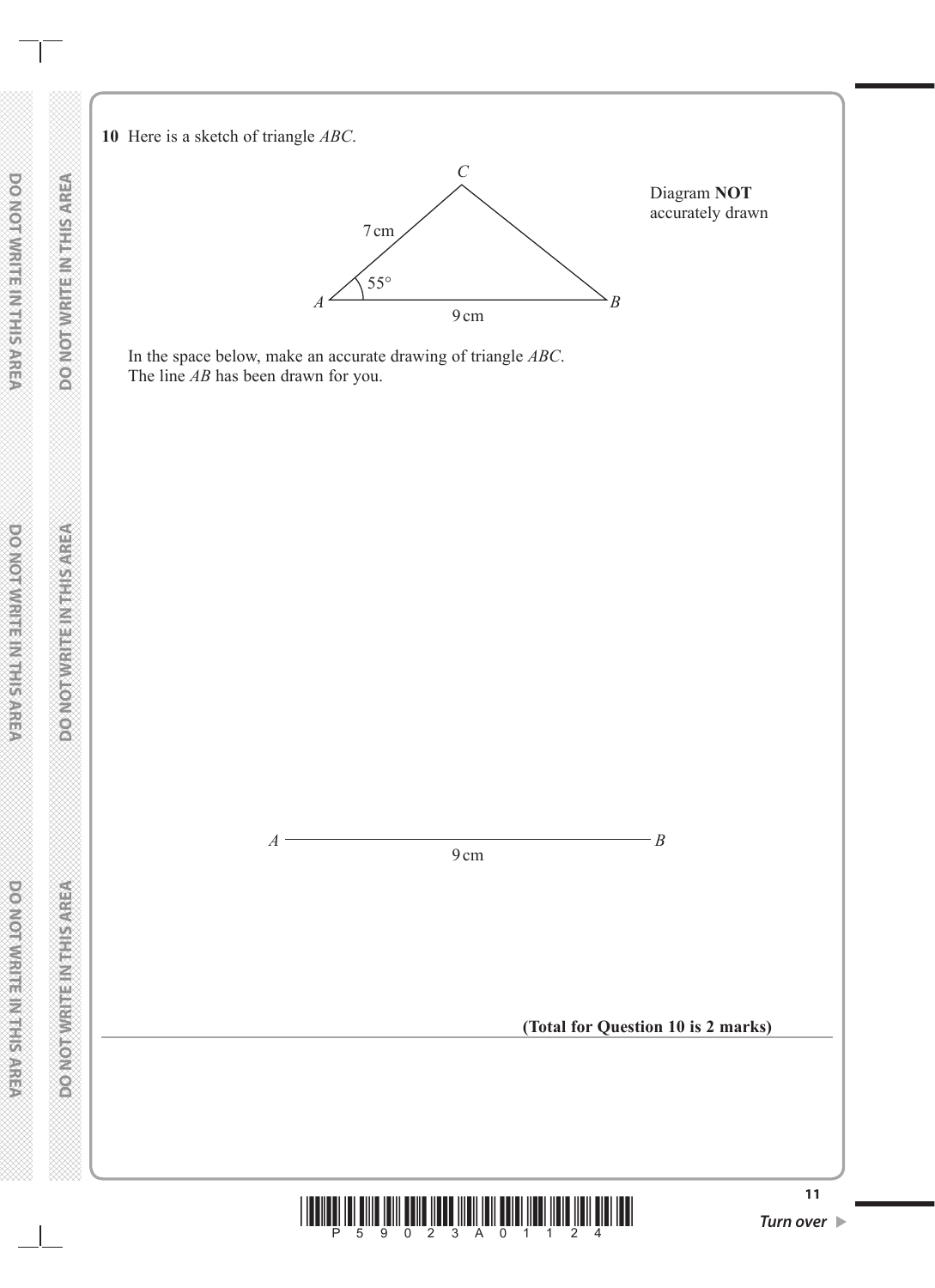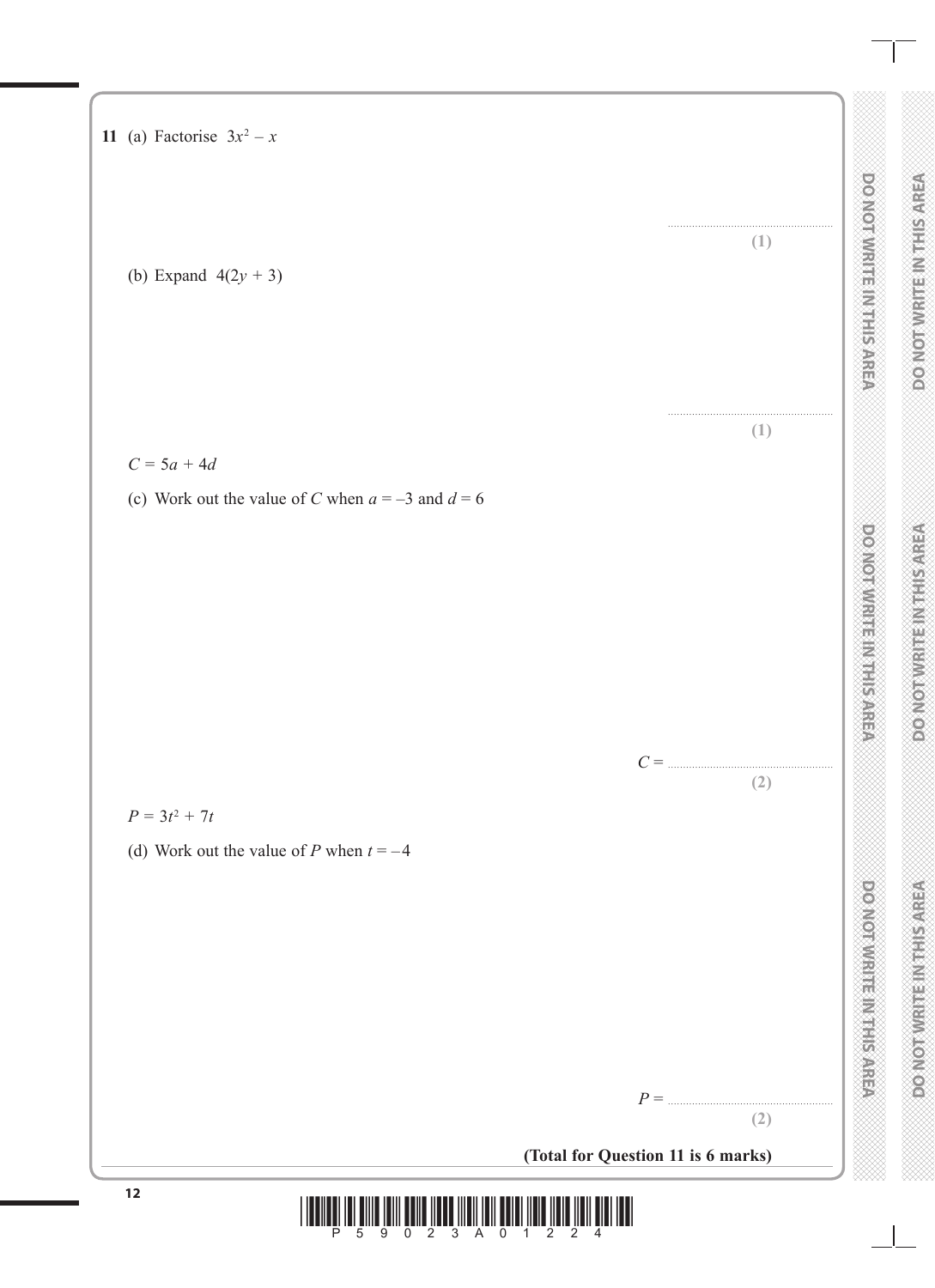**12** The diagram shows the plan of the floor in a room.



Alonso is going to cover the floor once with polish. He buys some tins of polish.

Each tin has enough polish to cover  $14 \,\mathrm{m}^2$  of the floor. Each tin costs 9.59 euros.

Work out the total cost of the tins that Alonso needs to buy.

....................................................... euros

#### **(Total for Question 12 is 5 marks)**

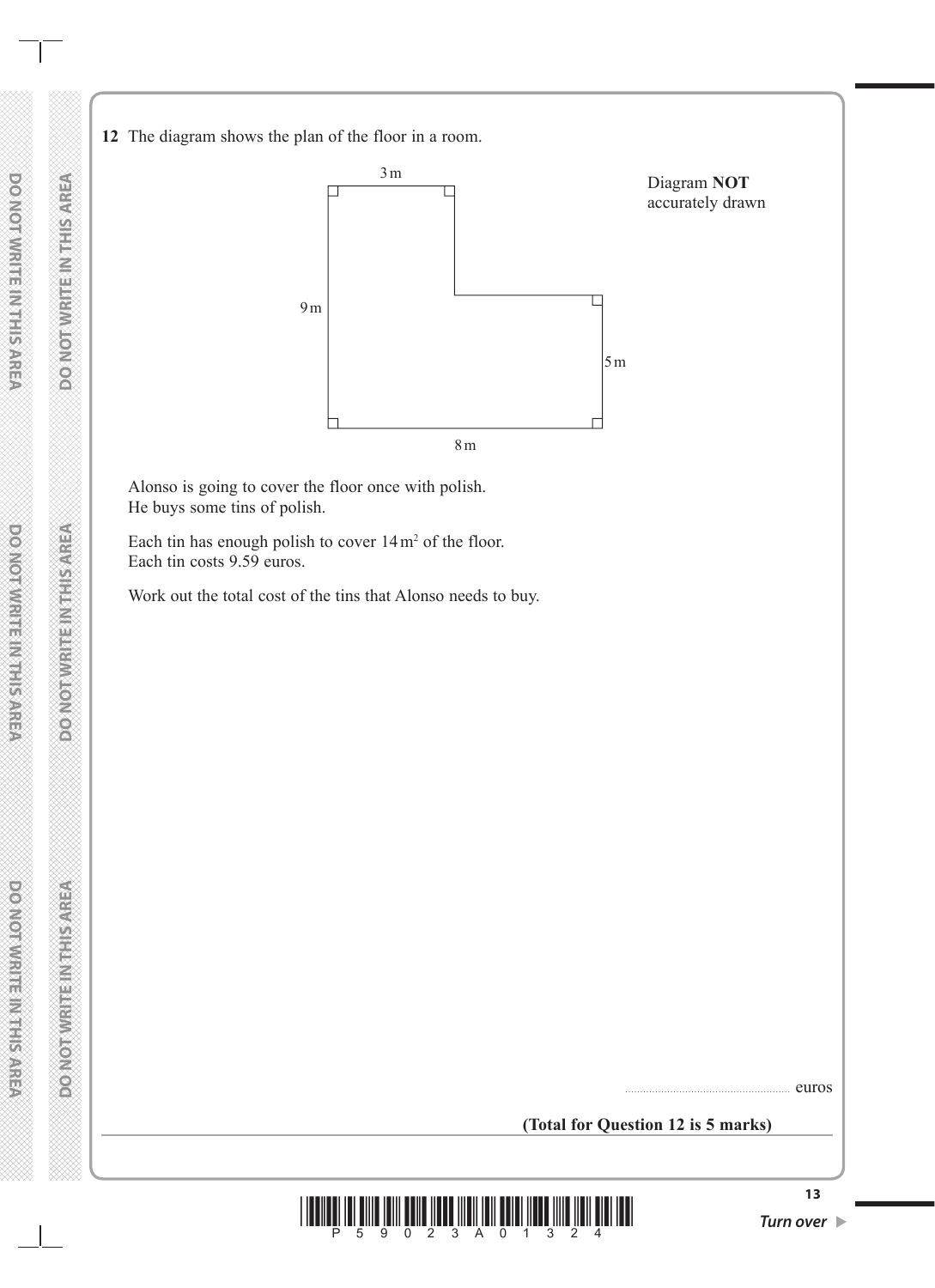**13** (a) Solve  $7x + 3 = x - 18$ 

(b) Make *w* the subject of  $t = 7w + 3$ 

Pencils cost 2 dollars each. Rulers cost 3 dollars each.

Edith buys *p* pencils and *r* rulers. The total cost is *T* dollars.

(c) Write down a formula for *T* in terms of *p* and *r*.

**(3)**

................................................................................

**(Total for Question 13 is 7 marks)**

 $x = ...$ 

**(2)**

....................................................... **(2)**

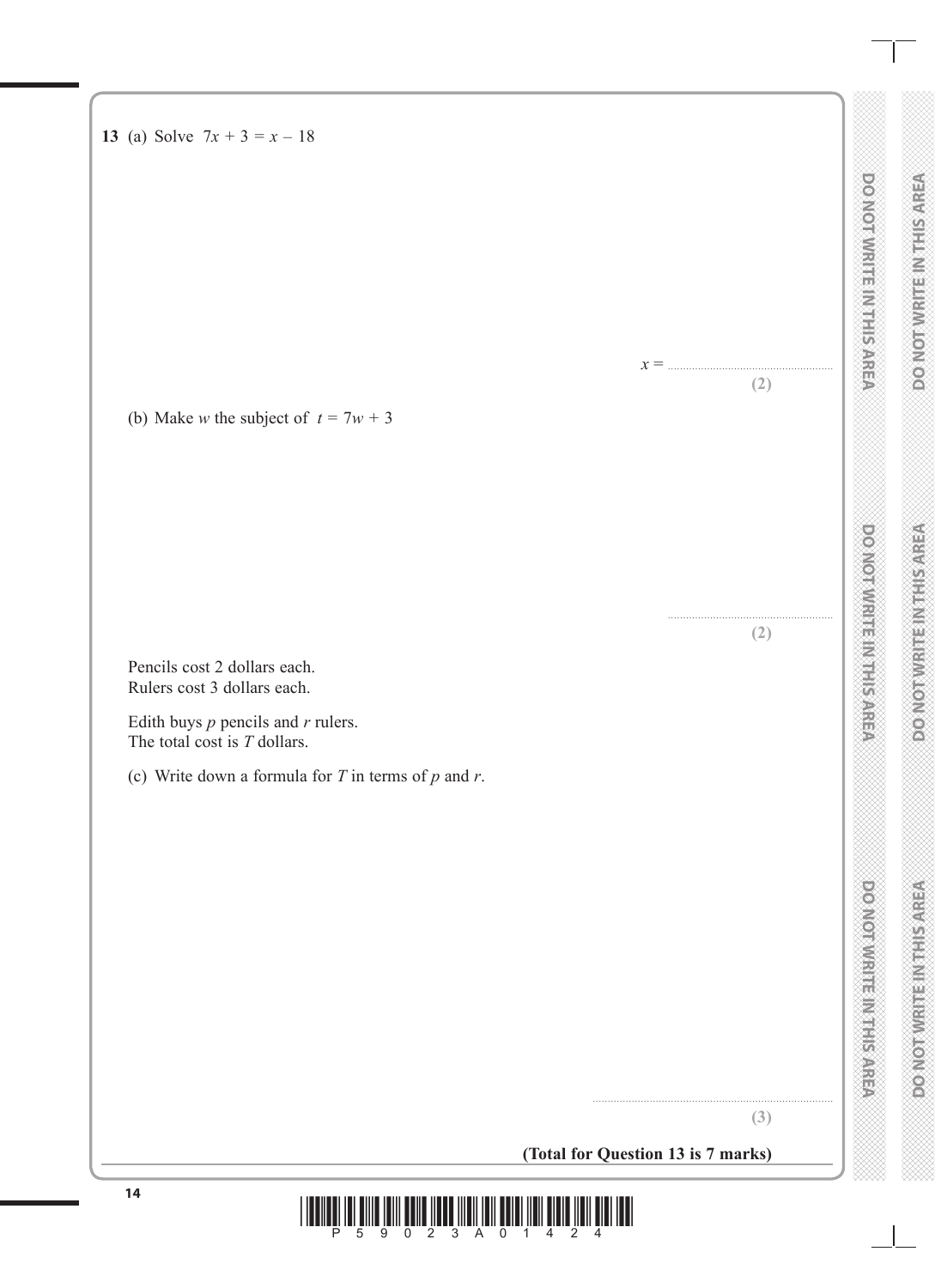



Work out the value of *x*. Give a reason for each stage of your working.

**(Total for Question 14 is 4 marks)**

*x* = .......................................................



**14**

**DO NOT WRITE IN THIS AREA**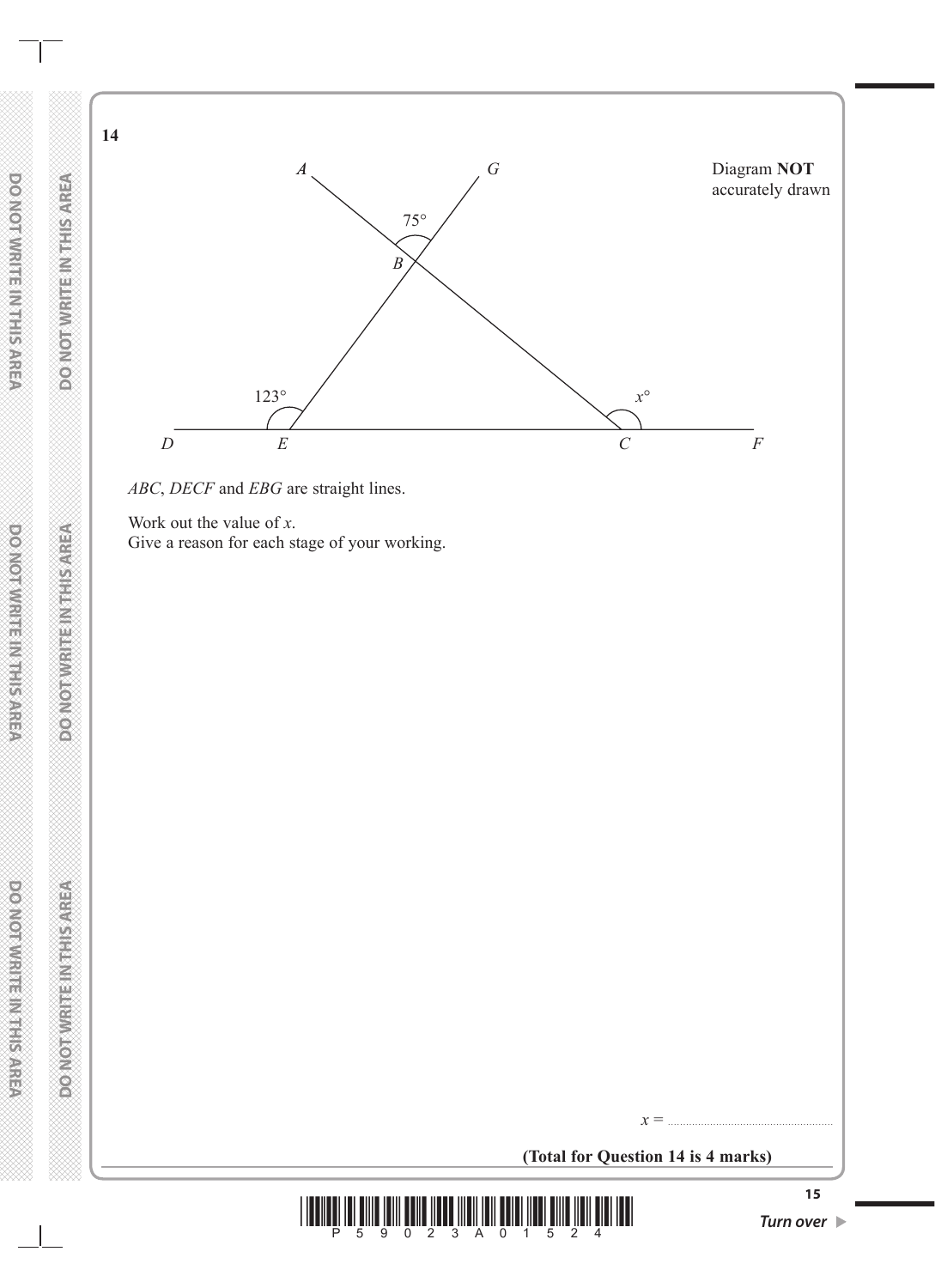| Number of days $(d)$  | <b>Frequency</b> |
|-----------------------|------------------|
| $0 < d \leqslant 4$   | 16               |
| $4 < d \leqslant 8$   | 18               |
| $8 < d \leqslant 12$  | 19               |
| $12 < d \leq 16$      | 27               |
| $16 < d \leqslant 20$ |                  |

**15** The table gives information about the number of days that 100 cars were in an airport

(a) Write down the modal class.

car park.

(b) Work out an estimate for the mean number of days.

.......................................................

**DO NOT WRITE IN THIS AREA** 

DO NOTWIRE IN THE AREA

....................................................... days **(4)**

**(Total for Question 15 is 5 marks)**

16<br> **1990**<br>
<u>1990</u><br>
2<br>
2<br>
3<br>
A<br>
0<br>
4<br>
6<br>
2<br>
4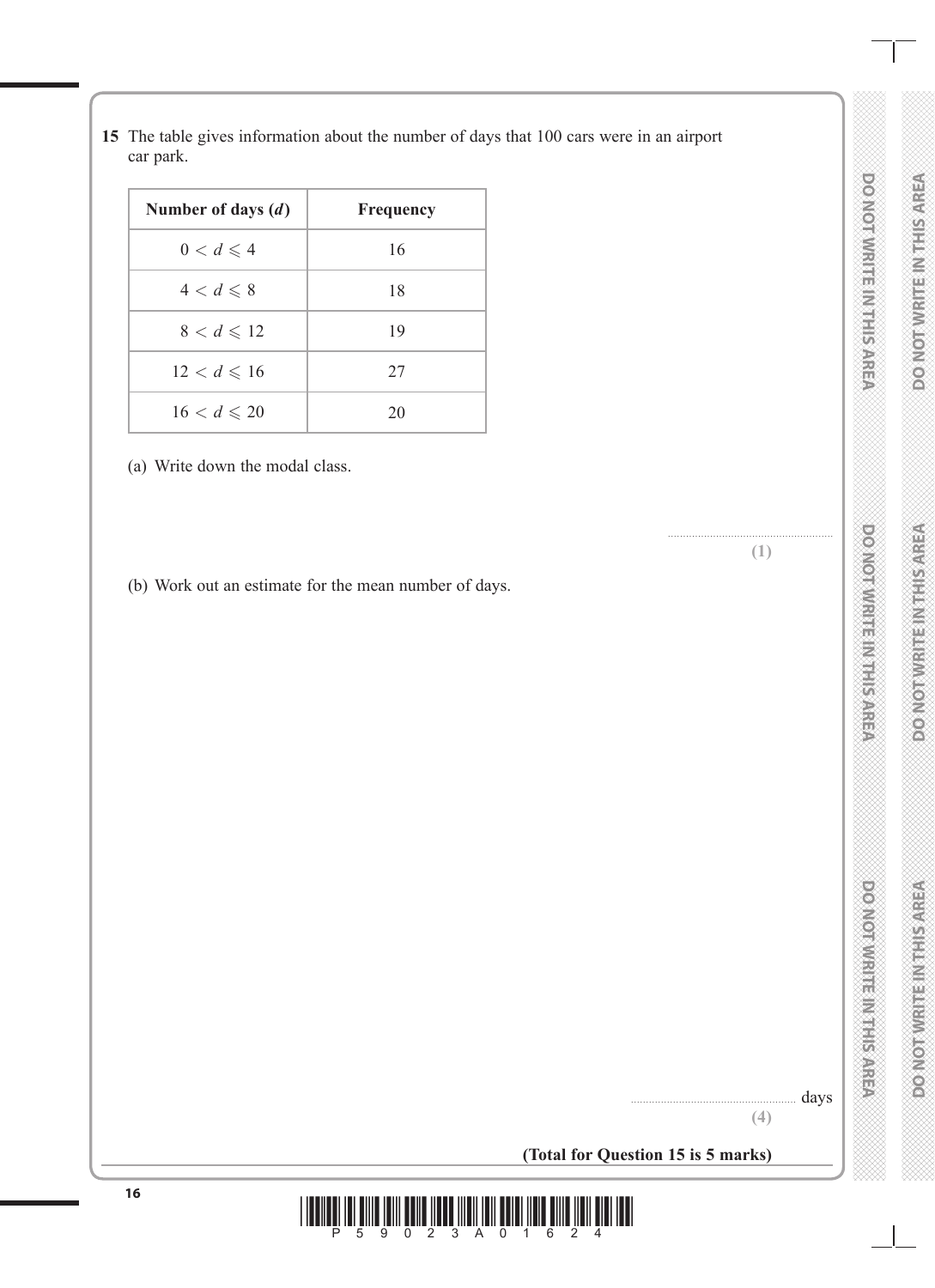#### **16** The diagram shows two solid toy bricks, Brick **A** and Brick **B**.



Brick A is a triangular prism of length 5 cm.

The cross section of Brick **A** is an isosceles right-angled triangle with equal sides of length 6cm.

Brick **B** is half a cylinder of length 5 cm. The semicircular cross section of Brick **B** has diameter 6 cm.

The volume of Brick **A** is greater than the volume of Brick **B**.

How much greater? Give your answer correct to 1 decimal place.

....................................................... cm3

**(Total for Question 16 is 4 marks)**

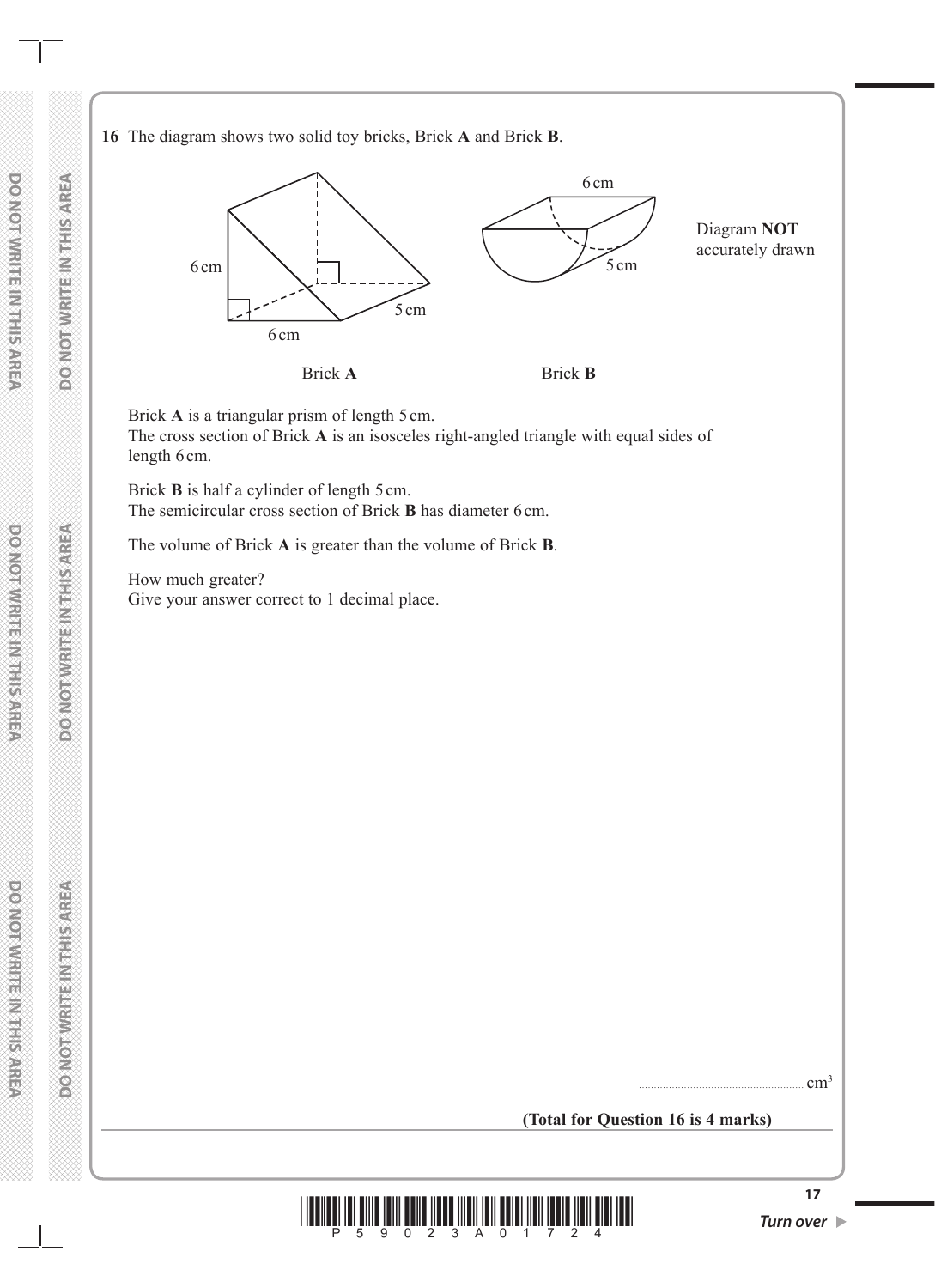|                                                                                                   | 10 | 16 | 22 | 28 | 34 |                                    |  |
|---------------------------------------------------------------------------------------------------|----|----|----|----|----|------------------------------------|--|
| (a) Find an expression, in terms of $n$ , for the $n$ th term of this sequence.                   |    |    |    |    |    |                                    |  |
|                                                                                                   |    |    |    |    |    |                                    |  |
|                                                                                                   |    |    |    |    |    |                                    |  |
|                                                                                                   |    |    |    |    |    | (2)                                |  |
| The <i>n</i> th term of a sequence <i>T</i> is given by $n^2 - 3$                                 |    |    |    |    |    |                                    |  |
| There are numbers that are terms in both the sequence $S$ and the sequence $T$ .                  |    |    |    |    |    |                                    |  |
| (b) Find one of these numbers.                                                                    |    |    |    |    |    |                                    |  |
|                                                                                                   |    |    |    |    |    |                                    |  |
|                                                                                                   |    |    |    |    |    |                                    |  |
|                                                                                                   |    |    |    |    |    |                                    |  |
|                                                                                                   |    |    |    |    |    |                                    |  |
|                                                                                                   |    |    |    |    |    |                                    |  |
|                                                                                                   |    |    |    |    |    | (2)                                |  |
|                                                                                                   |    |    |    |    |    | (Total for Question 17 is 4 marks) |  |
| 18 On Saturday, Jacob walked 10800 steps.<br>On Sunday, he walked 7% more steps than on Saturday. |    |    |    |    |    |                                    |  |
| Work out how many steps Jacob walked on Sunday.                                                   |    |    |    |    |    |                                    |  |
|                                                                                                   |    |    |    |    |    |                                    |  |
|                                                                                                   |    |    |    |    |    |                                    |  |
|                                                                                                   |    |    |    |    |    |                                    |  |
|                                                                                                   |    |    |    |    |    |                                    |  |
|                                                                                                   |    |    |    |    |    |                                    |  |
|                                                                                                   |    |    |    |    |    |                                    |  |
|                                                                                                   |    |    |    |    |    |                                    |  |
|                                                                                                   |    |    |    |    |    | (Total for Question 18 is 3 marks) |  |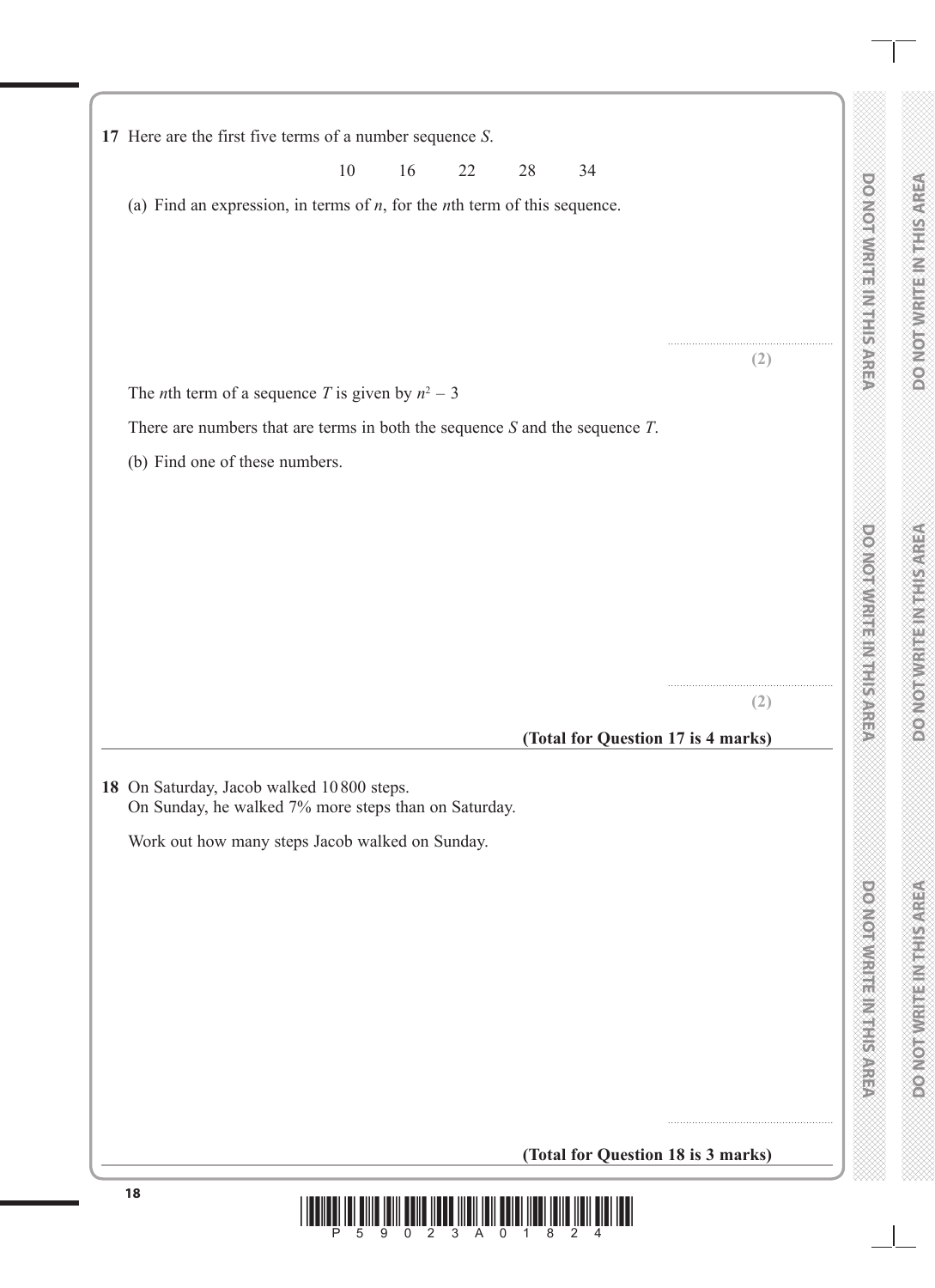**19** Here is a Venn diagram with  $\mathcal{E} = \{\text{whole numbers from 1 to 12}\}\$ 





**DO NOT WRITE IN THIS AREA DO NOT WRITE IN THIS AREA DO NOT WRITE IN THIS AREA DOMOTIVE REPAIRING**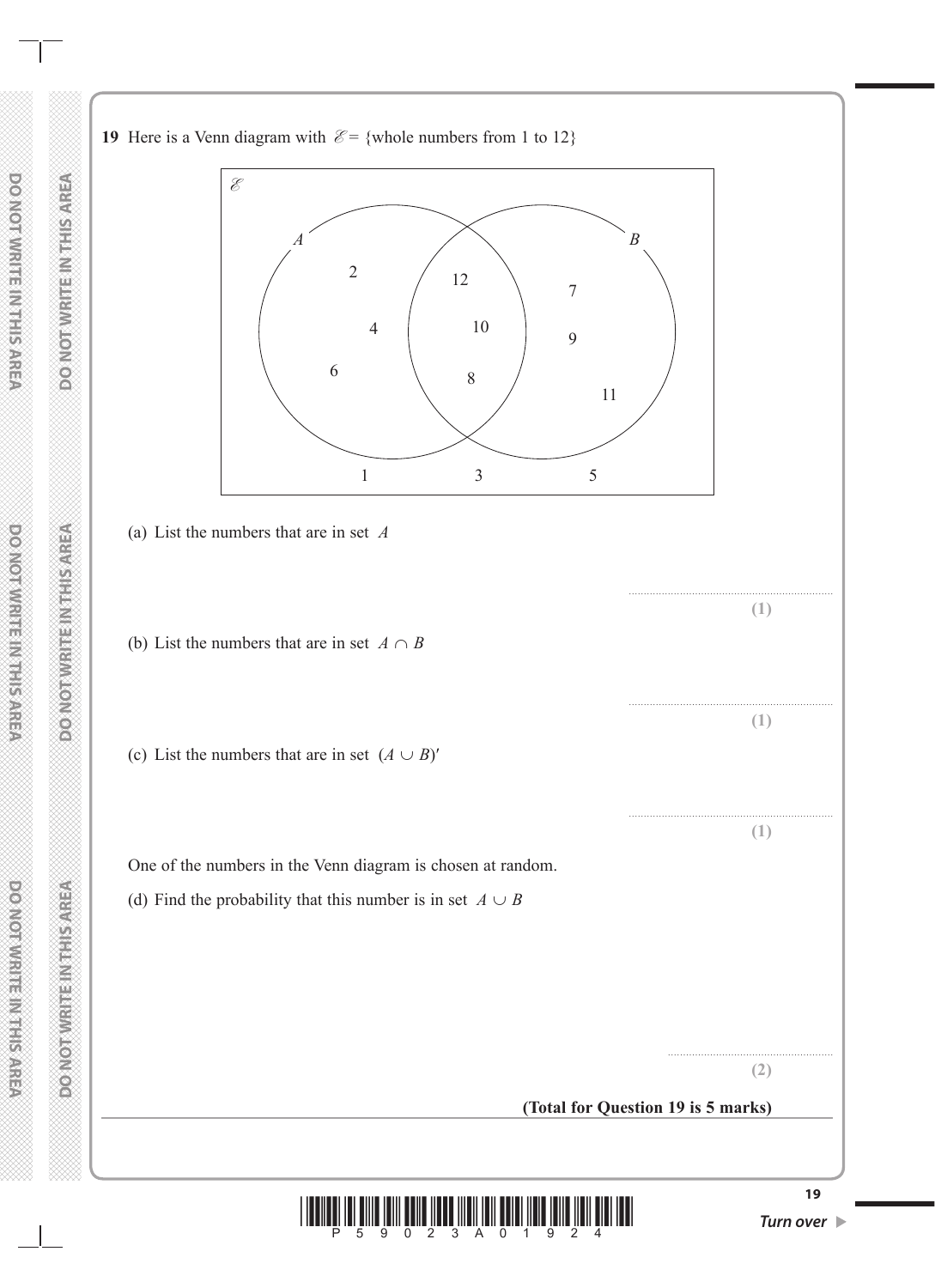| 20 The length of a line is 12.3 cm, correct to 1 decimal place.                                                                         |         |                                |
|-----------------------------------------------------------------------------------------------------------------------------------------|---------|--------------------------------|
|                                                                                                                                         |         |                                |
| (a) Write down the upper bound of the length of the line.                                                                               |         |                                |
|                                                                                                                                         |         | <b>DO NOTWRITE INTHIS AREA</b> |
|                                                                                                                                         |         |                                |
|                                                                                                                                         | cm<br>. |                                |
|                                                                                                                                         | (1)     |                                |
|                                                                                                                                         |         |                                |
| (b) Write down the lower bound of the length of the line.                                                                               |         |                                |
|                                                                                                                                         |         |                                |
|                                                                                                                                         |         |                                |
|                                                                                                                                         | cm<br>. |                                |
|                                                                                                                                         | (1)     |                                |
| (Total for Question 20 is 2 marks)                                                                                                      |         |                                |
|                                                                                                                                         |         |                                |
| 21 Omar invests 6000 dirham for 4 years in a savings account.                                                                           |         |                                |
| He will get 1.5% per year compound interest.                                                                                            |         |                                |
|                                                                                                                                         |         | <b>DOMOTWRITE INTERNET</b>     |
| Work out the total amount of interest Omar will have received by the end of 4 years.<br>Give your answer correct to the nearest dirham. |         |                                |
|                                                                                                                                         |         |                                |
|                                                                                                                                         |         |                                |
|                                                                                                                                         |         |                                |
|                                                                                                                                         |         |                                |
|                                                                                                                                         |         |                                |
|                                                                                                                                         |         |                                |
|                                                                                                                                         |         |                                |
|                                                                                                                                         |         |                                |
|                                                                                                                                         |         |                                |
|                                                                                                                                         |         |                                |
|                                                                                                                                         |         |                                |
|                                                                                                                                         |         |                                |
|                                                                                                                                         |         |                                |
|                                                                                                                                         |         |                                |
|                                                                                                                                         |         |                                |
|                                                                                                                                         |         |                                |
|                                                                                                                                         |         |                                |
|                                                                                                                                         |         |                                |
|                                                                                                                                         |         |                                |
|                                                                                                                                         |         |                                |
|                                                                                                                                         |         | <b>POWORWATER WEIGHTS</b>      |
|                                                                                                                                         |         |                                |
|                                                                                                                                         | dirham  |                                |
|                                                                                                                                         |         |                                |
| (Total for Question 21 is 3 marks)                                                                                                      |         |                                |

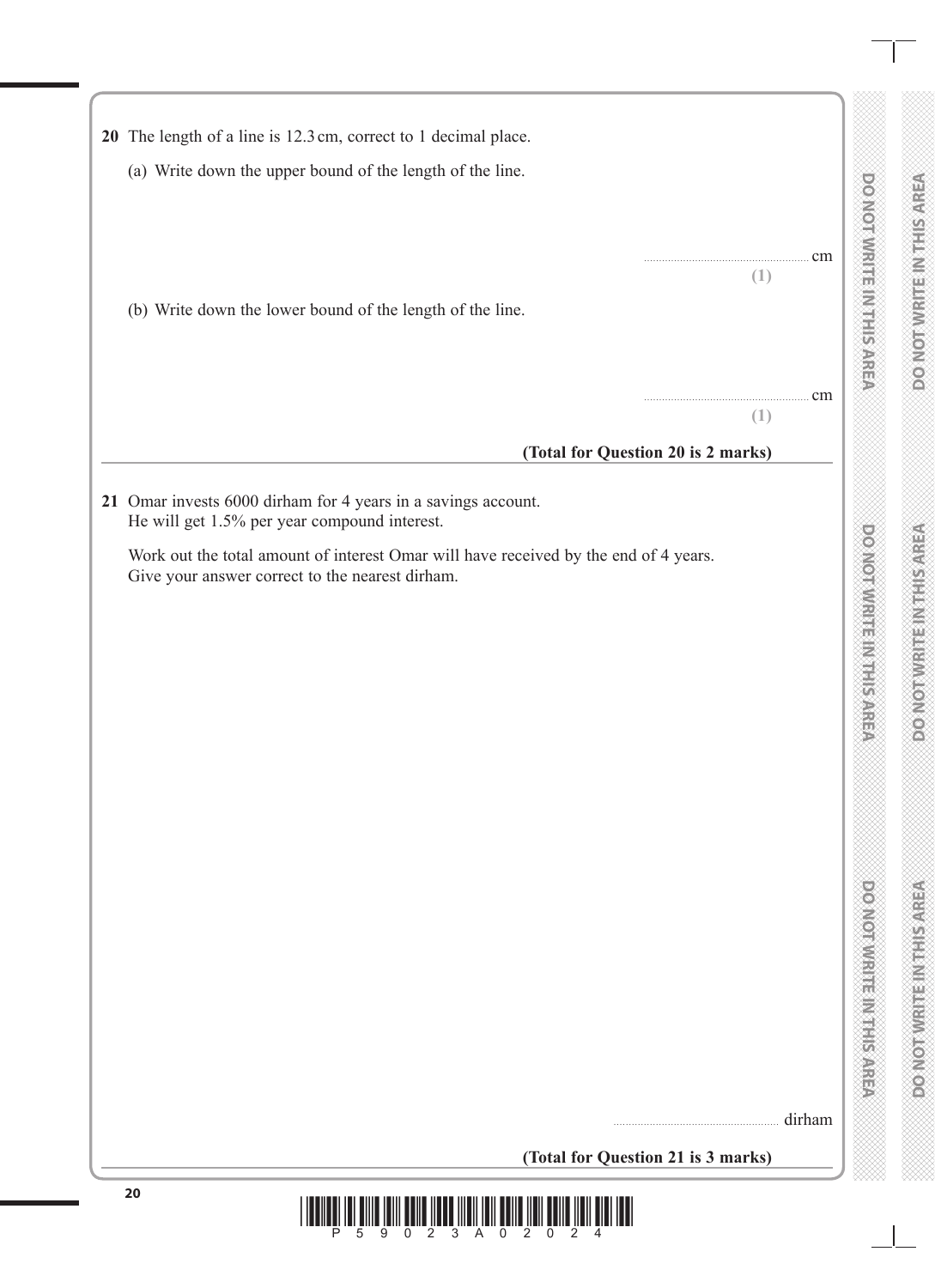**22** The diagram shows a trapezium.



Work out the value of *y*.

Give your answer correct to 1 decimal place.



**(Total for Question 22 is 4 marks)**

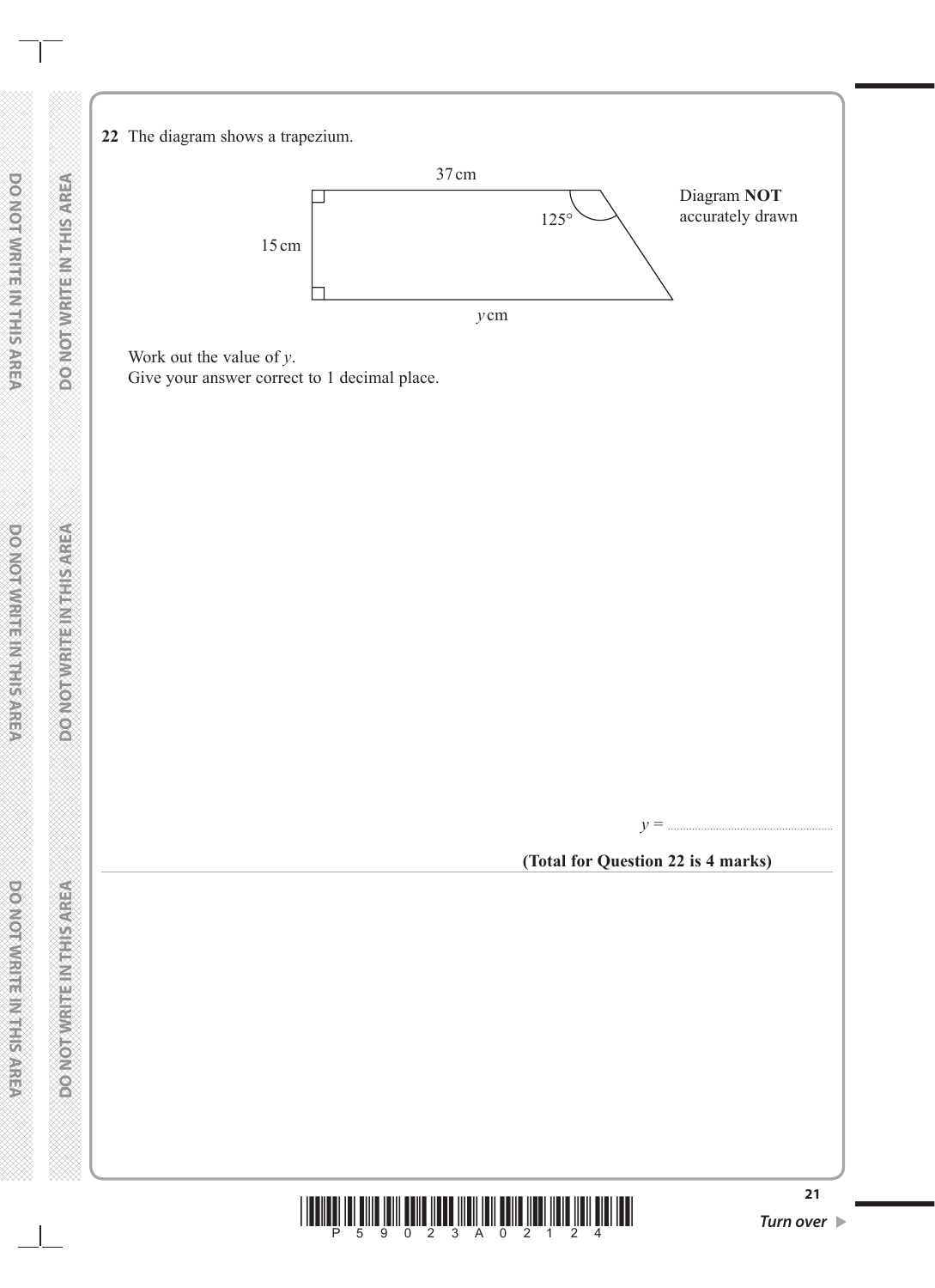

**(Total for Question 23 is 4 marks)**

 $x = ...$ 

**23**

**22 100**  $\frac{1}{5}$  **10**  $\frac{1}{5}$  **10**  $\frac{1}{9}$  **10**  $\frac{1}{2}$  **10**  $\frac{1}{2}$  **10**  $\frac{1}{2}$  **10**  $\frac{1}{2}$  **11**  $\frac{1}{2}$  **11**  $\frac{1}{4}$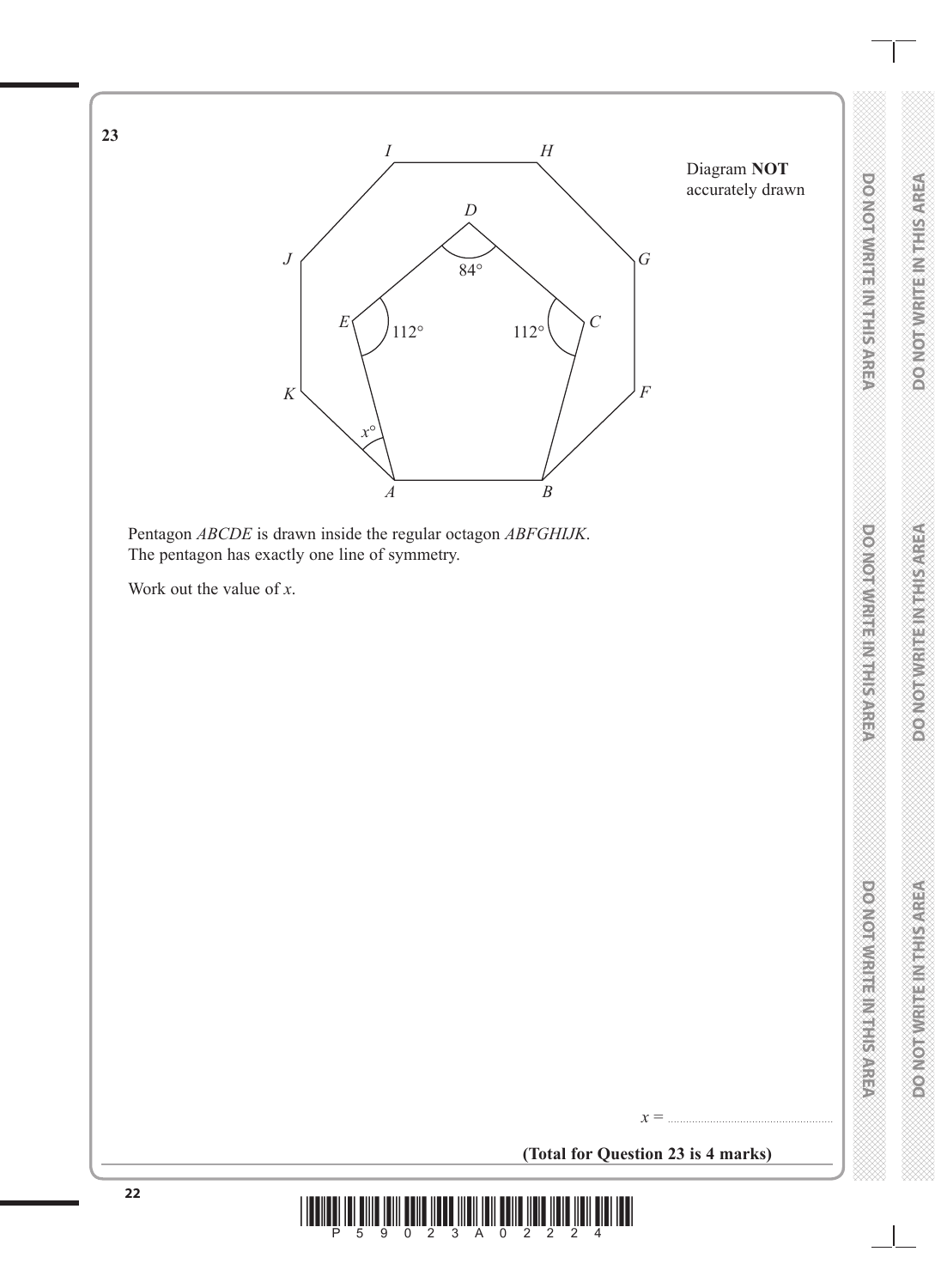**24** Carlos, Flavia and Tazia shared £861 between themselves.

The amount of money Flavia got is 65% of the amount of money Carlos got. The amount of money Tazia got is 22% **more** than the amount of money Carlos got.

Work out how much money Carlos got.

£.......................................................

**(Total for Question 24 is 3 marks)**